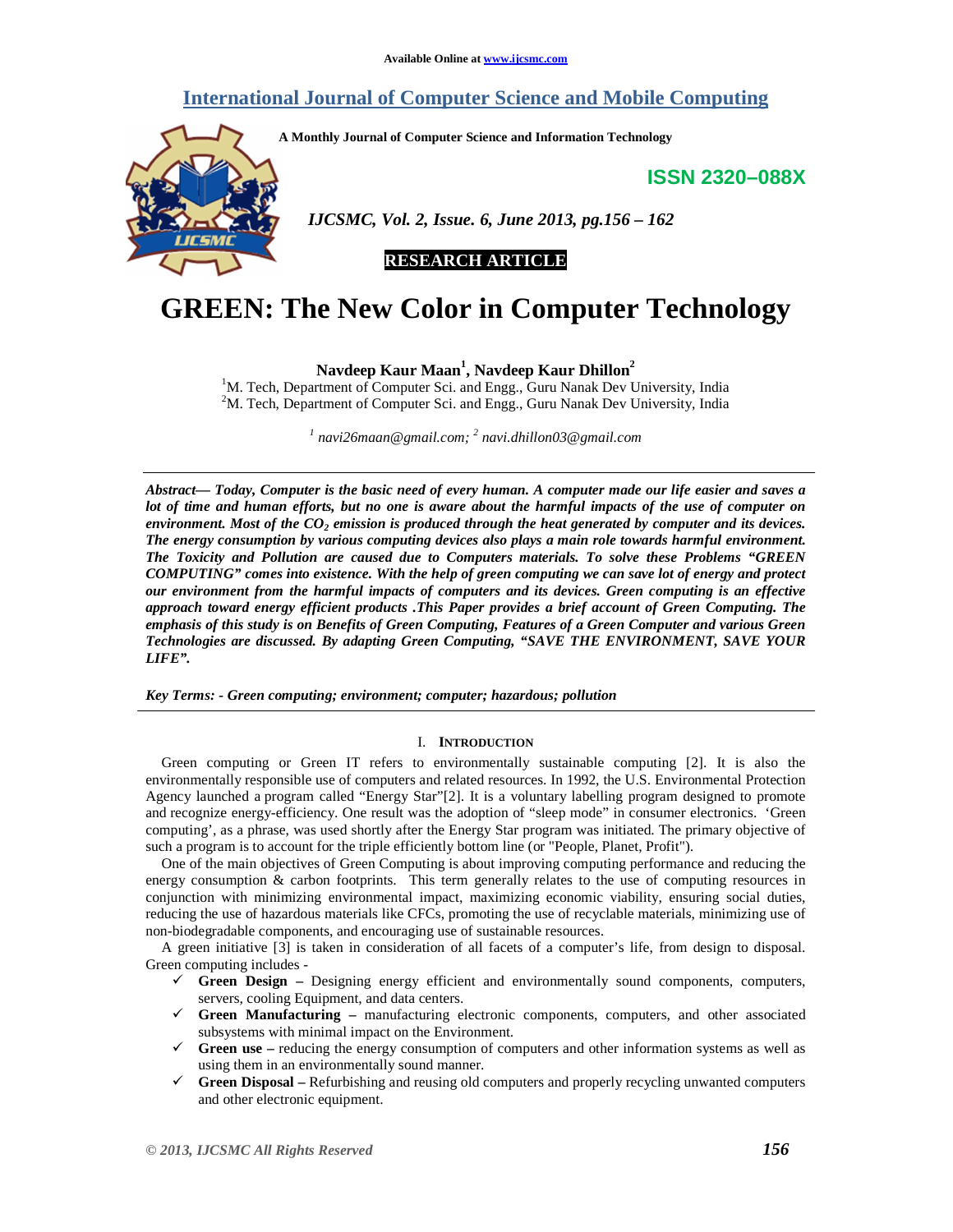Use of computer plays a big role in environment pollution and Degradation .Today there is a great need to implement the concept of Green computing and guide the common people to save our environment. In this paper we discuss the term Green Computing, its Benefits, Features of a green Computer and various green technologies. These technologies are environmentally Sustainable, Cost effective.

# II. **WHAT IS GREEN COMPUTING**

The term *"green"* has always been associated with the name of something that is inclined towards the "nature" or something that has to do with the beneficiary of the environment. Green is used in everyday language to refer to environmentally sustainable activities. LMID developed a working definition of green activities that is both rigorous and flexible. The mnemonic GREEN [1] is defined more fully in –

- **G -** Generating and storing renewable energy
- **R -** Recycling existing materials
- **E -** Energy efficient product manufacturing, distribution, construction, installation and maintenance
- **E -** Education, compliance and awareness
- **N -** Natural and sustainable product manufacturing

The term Computing gives you power to imagine new ways of improving our lives by putting better ideas into actual practice in our communities and make a world of difference – reducing energy consumption, enhancing security, reducing pollution, and advancing learning and education.

"Green computing encompasses policies, procedures, and personal computing practices associated with any use of information technology (IT). People employing sustainable or green computing practices strive to minimize greenhouse gases and waste, while increasing the cost effectiveness of IT, such as computers, local area networks and data centre "

Green computing is all about using computers but in a smarter and eco-friendly way. More directly it means using computers in ways that save the environment, save energy and save money.

# III. **THREE GOOD REASONS TO GO GREEN**

Newton's Third Law of Motion states that "For every action, there is an equal and opposite reaction.", similarly the consumption of energy sources has a negative reaction on the environment. The computer technology give rise to various environmental problems like global warming, pollution, toxicity, occupational and health hazards, Serious Diseases. Computers are continuously using a large amount of power and consequently regular cooling energy is needed to counteract this power usage. It can be an endless circle of energy waste. So, there is need to Think about it and Remove these problems. One good way is "GO GREEN". Hence, the three main reasons that made us realize the need for growing green -

- *To save cost -*Green computing lowers the energy consumption and thereby the power bills by making IT systems more Efficient: using less electricity, designing systems for longer useful lives, reducing the amount of equipment purchased and reducing the amount of waste produced saves money and has a positive environmental benefit. The green equipment will be less expensive in the near future due to efficient consumption of resources.
- *To reduce environmental problems –*Green Computing Reduce environmental Problems by manufacturing computers with the use of nontoxic materials like lead, Mercury can be replaced by silver , copper and Bamboo. Landfills by E waste can be controlled by making best use of the device by upgrading and repairing in time with a need to make such processes (i.e., upgradation and repairing) easier and cheaper. Formal Recycling is done to reuse the Old computers.
- *To reduce energy consumption -* Green computing is an effective approach towards Energy Efficient Products. Energy intensive manufacturing of computer parts can be minimized by making manufacturing Process more energy efficient like Power-sucking displays can be replaced with green light displays made of OLEDs, or organic light-emitting diodes. Power Management Functions should be installed in devices. Avoid Putting E waste into dumps, it will not only save Environment but also save energy and materials needed for a whole new computer.

To achieve the above objectives, "GREEN COMPUTING" comes into existence. Now we have needed to implement the green computing on various electronic and electrical devices to save our environment from the harmful impacts. So many approaches are used to implement green computing like – Cloud computing, Virtualization, Telecommunicating, Power management, material recycling, Redeployment etc. But they are not discussed in this paper. In the below section, various features or Tips for a Green computer is discussed. There is a need to follow these tips to make environment healthy and sound. Green computing also helps in increasing Profits in Business. As the below figure1 shows that there is always rise in business from year 2010 to 2016.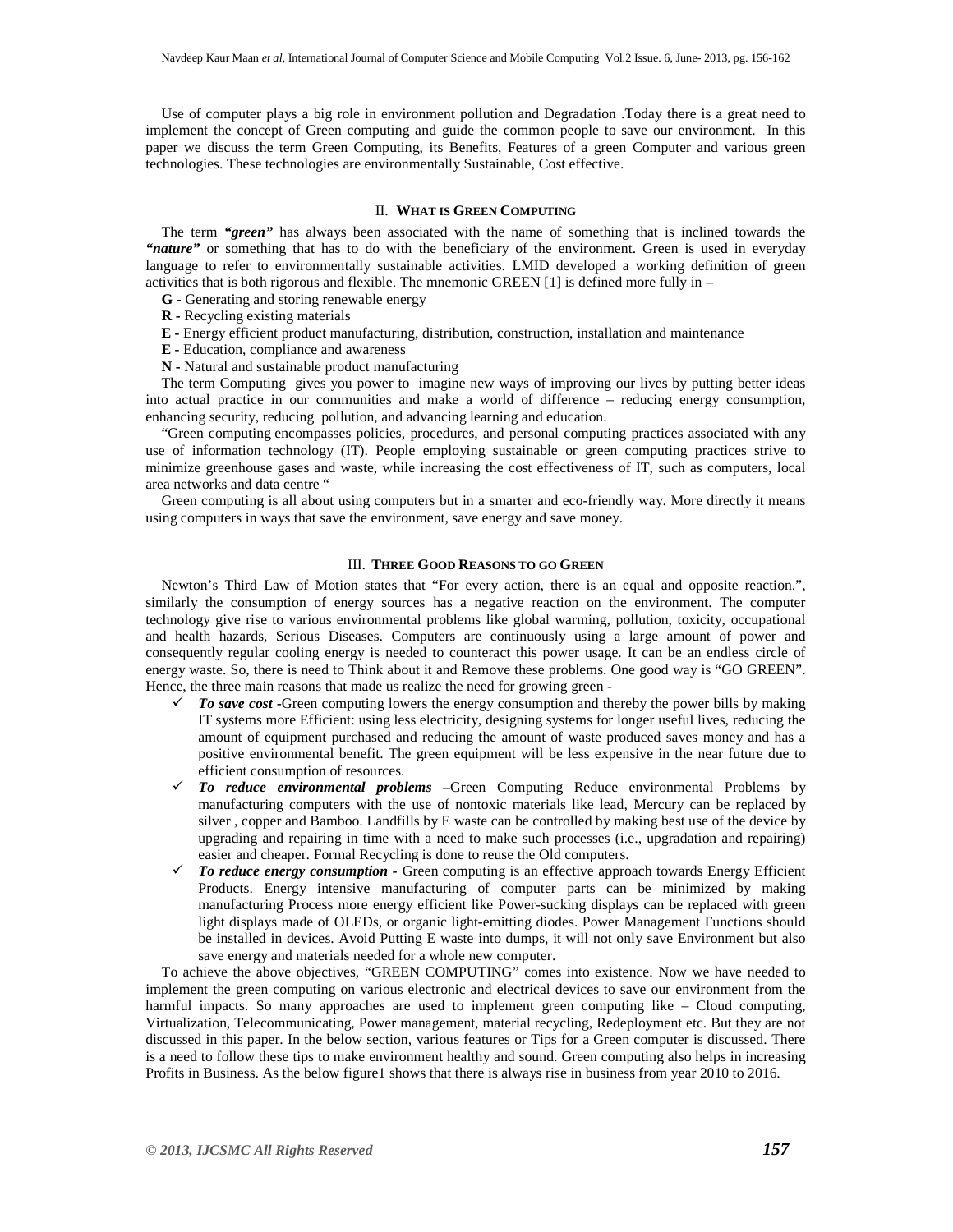

#### IV. **WHAT MAKES A COMPUTER REALLY "GREEN"?**

We need not to stop using computers and even need not to stop using electricity but we have to do some efforts to make environment healthy. One such effort is to Buy a "GREEN COMPUTER" .If someone is planning to buy a Green computer [9], but don't know what to check for? Here's a list of the features that will help you in deciding whether or not the computer you're buying is truly green. Opting for a green computer will not just be beneficial for the environment, but it will even be easier on your pocket over the long run because of its low energy consumption.

- $\checkmark$  *Low Use of Hazardous Elements:* A lot of hazardous substances are used in the production of a computer ranging from the more lethal ones like cadmium, lead, chromium, and mercury to the relatively less hazardous ones like flame retardants, pesticides, and chlorinated plastics. A green computer's components should ideally be completely free of these lethal substances, as for the less hazardous substances, the focus is on reduction of their use, since their elimination may not be completely possible.
- $\checkmark$  Energy Efficient: That's one feature of green computers that pleases not just environmental enthusiasts but also the budget-conscious buyer. Every green computer will have an **ENERGY STAR[2]** rating on it, and the more the stars the more energy efficient the computer will be. Some green computers are also available with the option of running them on renewable energy like solar energy, for which the manufacturers will supply you with all the required accessories.
- *Recycled Materials Used for Manufacturing:* A truly green computer will have most of its components, especially the plastic ones, made of recycled materials. And the manufacturers are required to declare what percentage of material used in the production of the computer is recycled, with minimum thresholds specified at 10 percent.
- $\checkmark$  End of Life Recovery: The green computers are designed in such a way that at the end of their life their components can be easily reused, disassembled, or recycled. A minimum of 65% of the parts of the computer should be recyclable or reusable. Apparently, some of the better brands of green computers guarantee a minimum of 90% reusable or recyclable parts.
- *Use of Renewable and Bio-Based Materials:* Another of the important green computer features is the increased use of renewable or bio-based materials. Again a minimum of 10 percent of such materials should have been used in the production of the green computer components, and the same must be declared.
- $\checkmark$  Longer Product Life: Green computers come in modular and upgradeable designs with the idea of extending their life cycle. The manufacturers are required to provide a minimum of 3 years' warranty or guarantee, and they must also ensure that the replacement parts will be made available to all buyers up to a minimum of five years. That certainly is one more good reason for you to buy a green computer.
- $\checkmark$  End of Life Take-back Facility: Every green computer comes with a take-back policy, wherein the manufacturer provisions to take back the computer at the end of its life and offer the buyer a new purchase at a competitive price. So, do verify that the brand of green computer that you're buying offers a buy-back or take-back.

.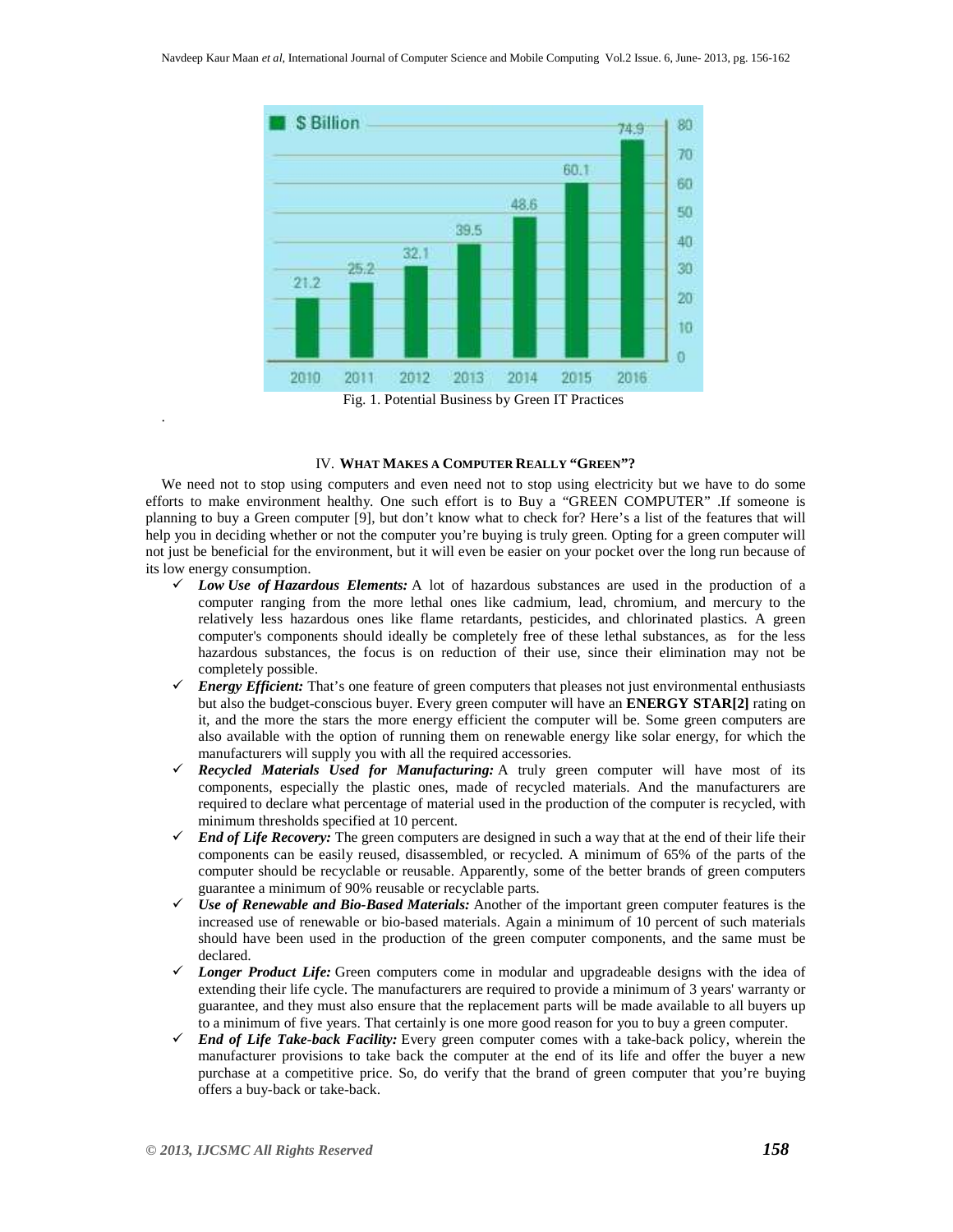- *Manufacturer's Certification:* Before you settle on a particular brand of green computers, you must ensure that its manufacturer has ISO-14001 certification, which is the bare minimum for a manufacturer to qualify as environmental-policy compliant.
- *Packaging Material:* What's a green computer that comes in a toxic or non-recyclable packaging? Truly, it isn't one! So, do check the packaging material details to see that the material used is completely non-toxic and at least 90% of it is recyclable. It will be even better if the packaging is made of recycled material.
- $\checkmark$  **EPEAT ratings**[4]: Before you make your final decision, do a bit of research on www.epeat.net, where all green computers and laptops have been assigned a rating that will clearly tell you how green the computer you're buying is. You can find detailed reports on how each of these computers score, on the different environmental criteria.
- *Low power Consumption -* The first way to run a green computer is to look for an 80 Plus compliant power supply. These power supplies deliver only the power required to run. For example, if you have a 600-watt power supply but your computer requires only 250 watts to function, an 80 Plus power supply will provide 250 watts.
- *Power Management -* One easy way to green a computer is to use its built-in settings. Both Windows and Macintosh computers include power-management features that prompt the computer, hard drive and monitor to go into a low-energy sleep mode after a preset period of inactivity. Going smaller is another good way to green a computer. Laptops use significantly less energy than desktops; 40 to 50 watts compared with 200 to 400, respectively. A smaller flatscreen monitor also contributes to a green computer, since energy consumption grows rapidly with monitor size.
- $\checkmark$  Refurbished parts or computers: Another way to "go green" is to purchase a used or refurbished computer rather than a new model, if your computing needs allow it. Choosing a refurbished desktop or laptop is cost-efficient, and it saves an older computer from being thrown on the scrap heap before it's time is really up.



Fig. 2. Green computer and its features

Figure 2 shows the green computer and various features related to it. By Adapting Green Computing completely, it will definitely "SAVE THE ENVIRONMENT, SAVE YOUR LIFE".

### V. **SOME GREEN TECHNOLOGIES**

Technology is ever-changing and expanding and so any device which is new today will become obsolete tomorrow. Thanks to the advancements happening in the area of computer technology, new computers enter the market and soon remain nothing more than a piece of junk. This is precisely why a new area of computing has emerged, which is popularly known as Green Computing. The Green technology [5] encourages people to use computers as well as accessories that are environmentally-friendly and that cause little or no harm to the environment during their usage or when they are disposed off. Some innovative Energy-Efficient Technologies in the area of computers are explained below-

A. *Wi-Fi Scheduler* **-** Wi-Fi scheduler is a simple but very useful application which will allow you to manage and schedule to configure specific hours when the wireless network will be powered On or off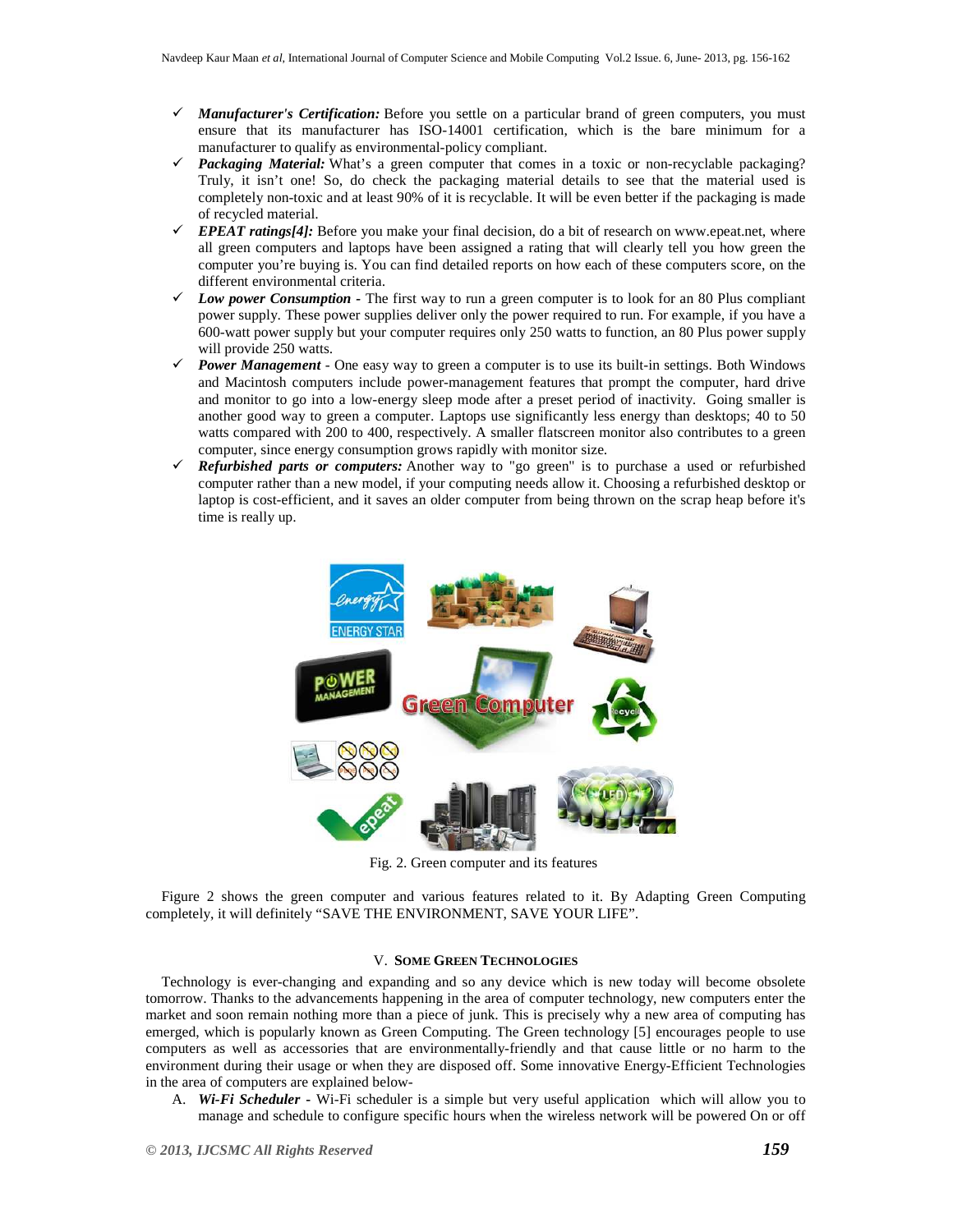to save energy and enhance security. It is very useful for saving battery life by scheduling Wi-Fi to turn off when you know you won't be using it, like when you're at work or asleep for example.

- B. *Wake on Lan-* Wake-on-LAN (WOL) is an ethernet computer networking standard that allows a computer to be turned on or awakened by a network message. The message is usually sent by a program executed on another computer on the same local area network. It is also possible to initiate the message from another network by using subnet directed broadcasts or a WOL gateway service.
- C. *Power saving by Link Status -* When a computer or network equipment is shut down, switches often remain on and continue to consume considerable amounts of power. But this Green Technology allows switches to automatically detect link status and reduce power usage of ports that are idle. Switch can detect whether or not a device is connected to each port. If no device is connected to a port, the switch will automatically power down that port. This switch will save 73% of power as compare to normal switch when all ports are idle as shown in figure3. Examples of Green Switches are-
	- 16/24-Port Unmanaged Gigabit Switch series
	- TL-SG1005D 5-Port Gigabit Desktop Switch



Fig. 3. Normal switch compared with Link switch

D. *Power Saving by Cable Length* **-** Green verified switches have the ability to analyze the length of any Ethernet cable connected to them for adjustment of power usage accordingly, helping you save energy without affecting networking performance. Ideally, shorter cable would use less power because of less power degradation over their length; this is not the case with most devices as they will use the same amount of power across the cable regardless of the length. Power Saving is shown in figure4.



Fig. 4. Power saving by cable length

- E. *Power Saving by Hard Drives Hibernation*In conventional network attached storage (NAS) systems, hard drives are constantly spinning even when they are not actively being accessed. With green hard drive power management, the hard drive is automatically powered down during periods of inactivity, saving power, reducing heat and prolonging the life of the equipment.
- F. *Digital Photo Frame Power Saving (Motion Detection Sensor)*Rather than constantly powering a device, the motion detection sensor detects if people are within the vicinity. When users are not present, the device automatically turns off to minimize energy consumption.
- G. *LCD Standby* Devices with LCDs such as photo frames and storage routers include a feature to automatically disable the screen/backlight when no motion or activity is detected.
- H. *Share port -* Share Port technology saves power by eliminating the need to connect a printer or storage device to a dedicated PC or print server as shown in figure 5.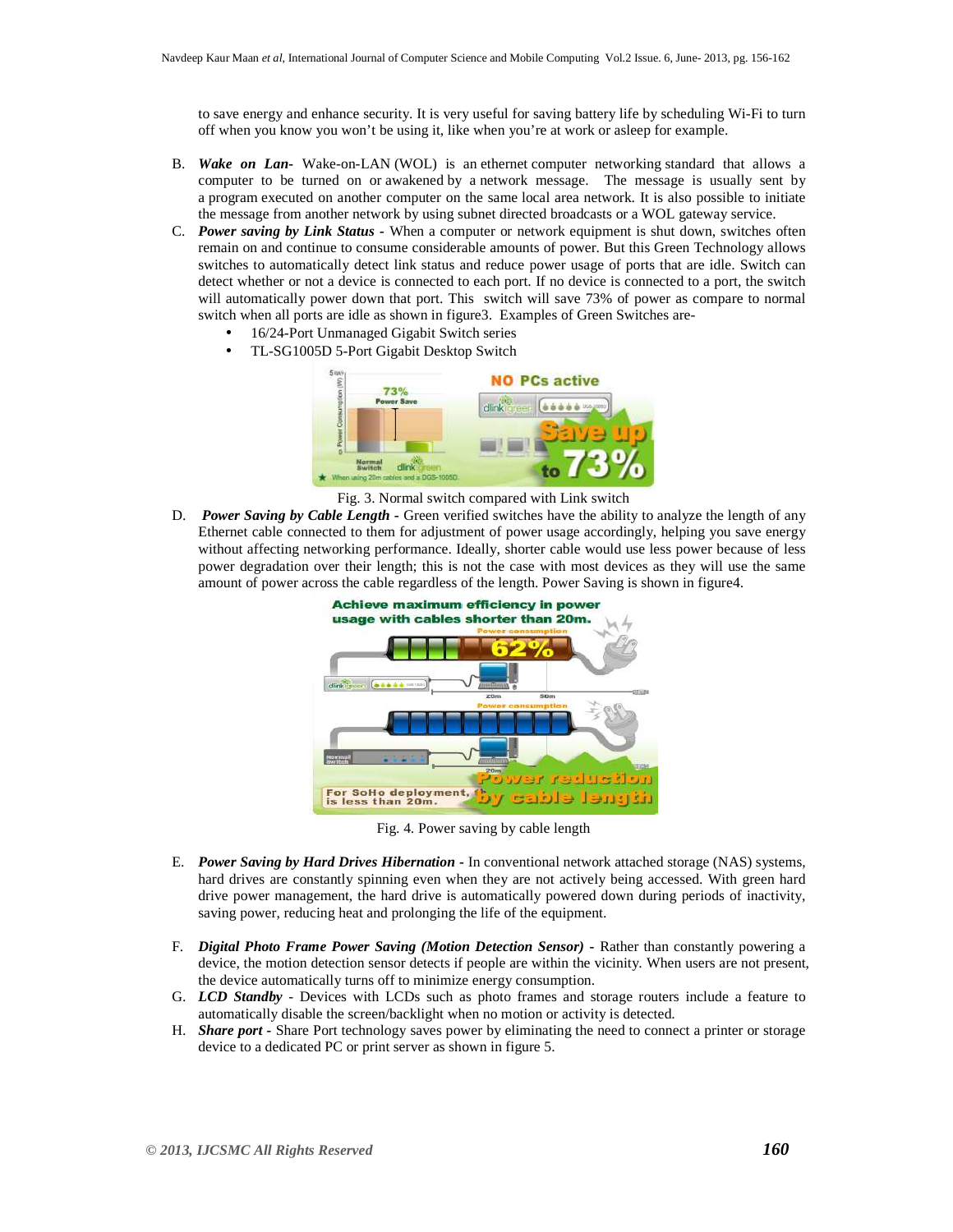

Fig. 5. Shareport Enabled Router

- I. *Smart FAN -* Conventionally, fans in network equipment run constantly regardless of if they are needed or not. Green technology makes use of Smart Fan technology to automatically turn off or lower the speed of the fan to reduce noise and power consumption whenever system temperatures are low. Regulates the speed of the fan based on an increase or decrease in temperature.
- J. *Time-Based Power over Ethernet (PoE) -* Time-based PoE optimization turns PoE on or off based on a schedule to save power. When PoE devices are not in use (i.e. during the night, or on the weekend) PoE be disabled until needed. Figure 6 is showing POE and other connected devices.



- K. *Wireless On/Off Button -* Even when wireless connection is not needed it is still being used. This function allows users to simply turn off the function, which saves energy. The Wireless On/Off button allows customers to turn off the wireless portion of their router/gateway when not in use. A wireless router consumes up to 30% less power with the wireless turned off, then with it on. Turning off wireless also has a security benefit, since it prevents anyone from hacking into the wireless network.
- L. *Power on/off Button* The Power On/Off button allows customers to turn off their router/gateway when not in use. Products without an on/off button can only be powered down by physically unplugging it, and in many cases the cord falls behind a desk in a mess of cables, making it very difficult to find later. For this reason, many customers do not power down their routers, and therefore consume more energy when needed. The Power On/Off button addresses this issue.
- M. *Green Web Surfing* **-** There are green search engines [8], green shopping sites, and even green dating sites - it's an impressive abundance of good intentions. Many initiatives have been taken to make the entire web surfing experience more green, i.e. eco-friendly.
	- **Greener Google Browsing** Blackle.com claims to help you save energy by offering a version of Google that has a black background, which may cut down on your display's electricity consumption.
	- **Being Green with Google & Yahoo** Google and Yahoo search engines are also making efforts to be greener. Google has created a system where in web developers who are willing to incorporate Google Search on their websites would have a small share in the advertising revenue. The steady flow of funds for green causes is generated from advertising revenues.
	- **Greener FireFox Surfing** One of the most talked-about green surfing tools that had been introduced was the Flock (the eco edition). It made surfers to make a significant contribution